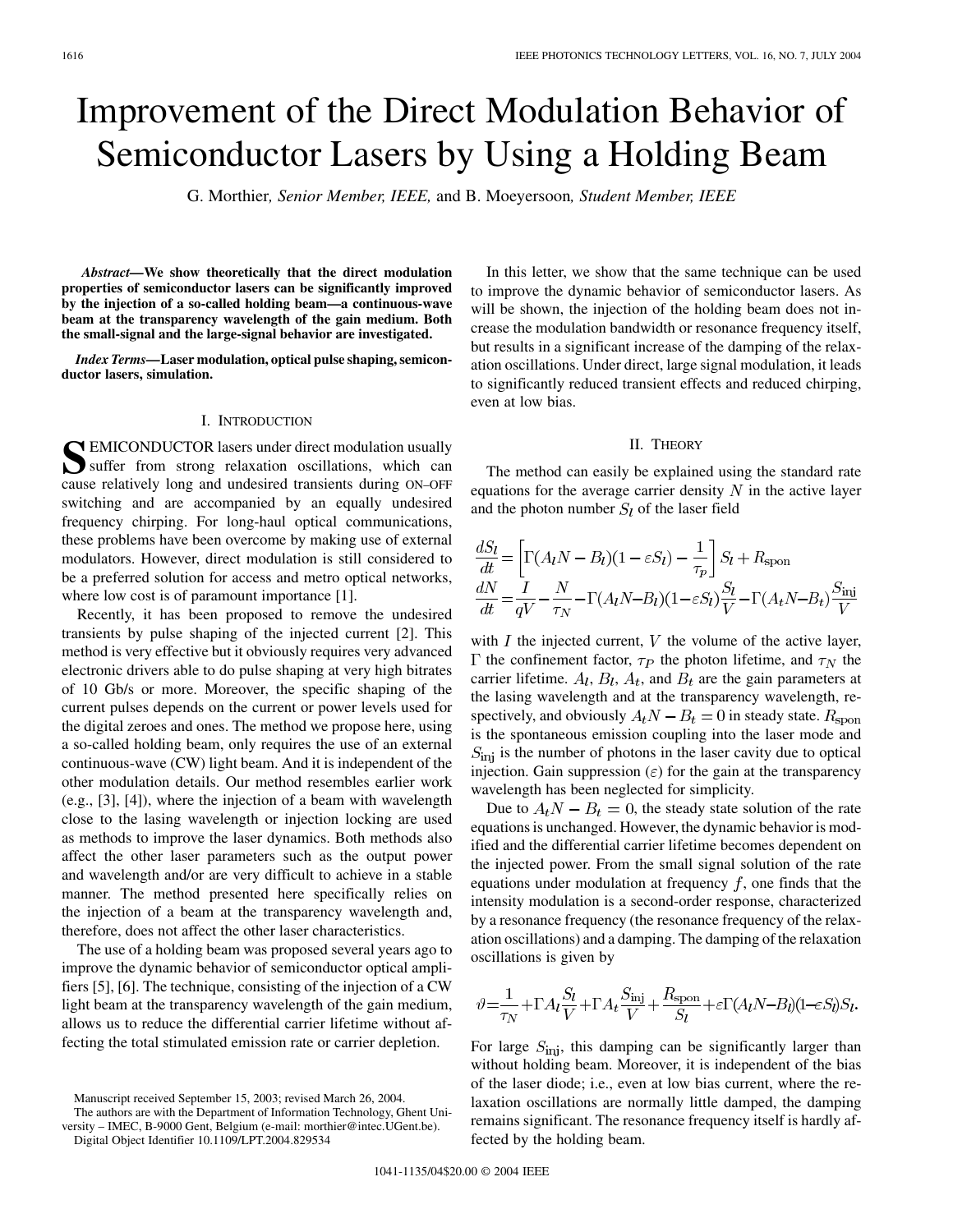

Fig. 1. Small signal intensity modulation response for a  $\lambda/4$ -shifted DFB laser at 1-mW output power with a holding beam of 20 mW (full line) and without holding beam (dashed line). More laser parameters are given in the text.

It can be remarked that the increase of the damping due to a holding beam will limit the maximum available 3-dB direct modulation bandwidth of a laser diode. However, in practice, this theoretical maximum can only be achieved at very high bias levels and lasers are typically used at lower bias levels. As we will show with a few numerical examples, the modulation response at not too high bias levels can significantly be improved when a holding beam is applied. The ON–OFF switching no longer exhibits strong relaxation oscillations while a similar maximum speed can be maintained.

It can be remarked that the relation between chirp  $\Delta \nu$  and power  $P(t)$  remains unchanged, i.e., from the linearization of the rate equation for  $S_l$  one readily finds

$$
\Delta \nu = \frac{\alpha}{4\pi} \frac{d(\ln P)}{dt} + \kappa P(t)
$$

with  $\alpha$  the linewidth enhancement factor. Since the (transient) power variations  $P(t)$  are much smaller with the use of a holding beam, the chirp (both the adiabatic and the dynamic chirp) will also be much smaller.

### III. NUMERICAL RESULTS

Fig. 1 shows the influence of a holding beam on the small signal response of a 400- $\mu$ m-long  $\lambda$ /4-shifted distributed feedback (DFB) laser with  $\kappa L = 1$ . A holding beam of 20 mW was injected at the transparency wavelength of 1.483  $\mu$ m. The lasing wavelength was 1.5545  $\mu$ m and the wavelength-dependent gain was modeled as outlined in [\[7\]](#page-2-0). Fig. 1 shows the small signal intensity modulation response at a bias output power of 1 mW. One can see that at this low bias level the relaxation oscillations are significantly damped due to the holding beam. However, the 3-dB bandwidth is almost unaffected.

To see the influence on the large signal modulation, we have done time-domain simulations using our model CLADISS [\[7](#page-2-0)]. The 400- $\mu$ m-long  $\lambda$ /4-shifted DFB laser (with threshold current 13.65 mA) used in the small signal calcuation was modulated digitally at 1 Gb/s between 14 and 30 mA. Fig. 2 shows the power versus time in the lasing mode for a holding beam of 10, 20, and 50 mW. One can see that the relaxation oscillations are damped more as the holding beam power increases. At the same time, however, the modulation bandwidth decreases somewhat



Fig. 2. Power versus time for a 1-Gb/s ON–OFF modulation of the laser of Fig. 1 for a holding beam of 10 (1), 20 (2), and 50 mW (3). The rising edge of the current pulse starts at time 0.5 ns.



Fig. 3. Power versus time for a 2.5-Gb/s ON–OFF modulation of a very fast two-section DBR laser: without holding beam (thin line) and with a holding beam of 20 mW (thick line). The vertical dashed lines indicate the switching times.

and the switch-ON time increases. This last effect is also due to the damping of the relaxation oscillations. The switch-ON furthermore seems to start later as the damping increases. In reality, the switch-ON starts at the same moment (at  $t = 0.5$  ns) for all three curves in Fig. 2 and the delay is due to an exponential rise of the power from very low values to values that are visible in the figure. However, since this rise is part of the first period of the relaxation oscillations, it is again slower for increasing holding beam power. One can finally notice that the holding beam does not seem to influence the switching-OFF of the laser. The reason for this is that the first stage of the OFF-switching occurs in a time interval much shorter than the carrier lifetime and its duration is, thus, unaffected by a modification of the carrier lifetime using a holding beam.

We also considered a very fast two-section DBR laser (with a 120- $\mu$ m cleaved active section and a 450- $\mu$ m-long Bragg section with  $\kappa L = 1.35$ ). Fig. 3 shows the power versus time in the lasing mode without holding beam and with a 20-mW holding beam. The laser has a threshold current of 9.5 mA and was digitally modulated at 2.5 Gb/s between 10 and 150 mA. In [\[8](#page-2-0)], it has been shown that this two-section DBR laser has two modulation resonance frequencies and this is clearly visible in the time dependence of the power without holding beam. It can be seen in Fig. 3 that the relaxation oscillations are much less pronounced with the holding beam. However, the holding